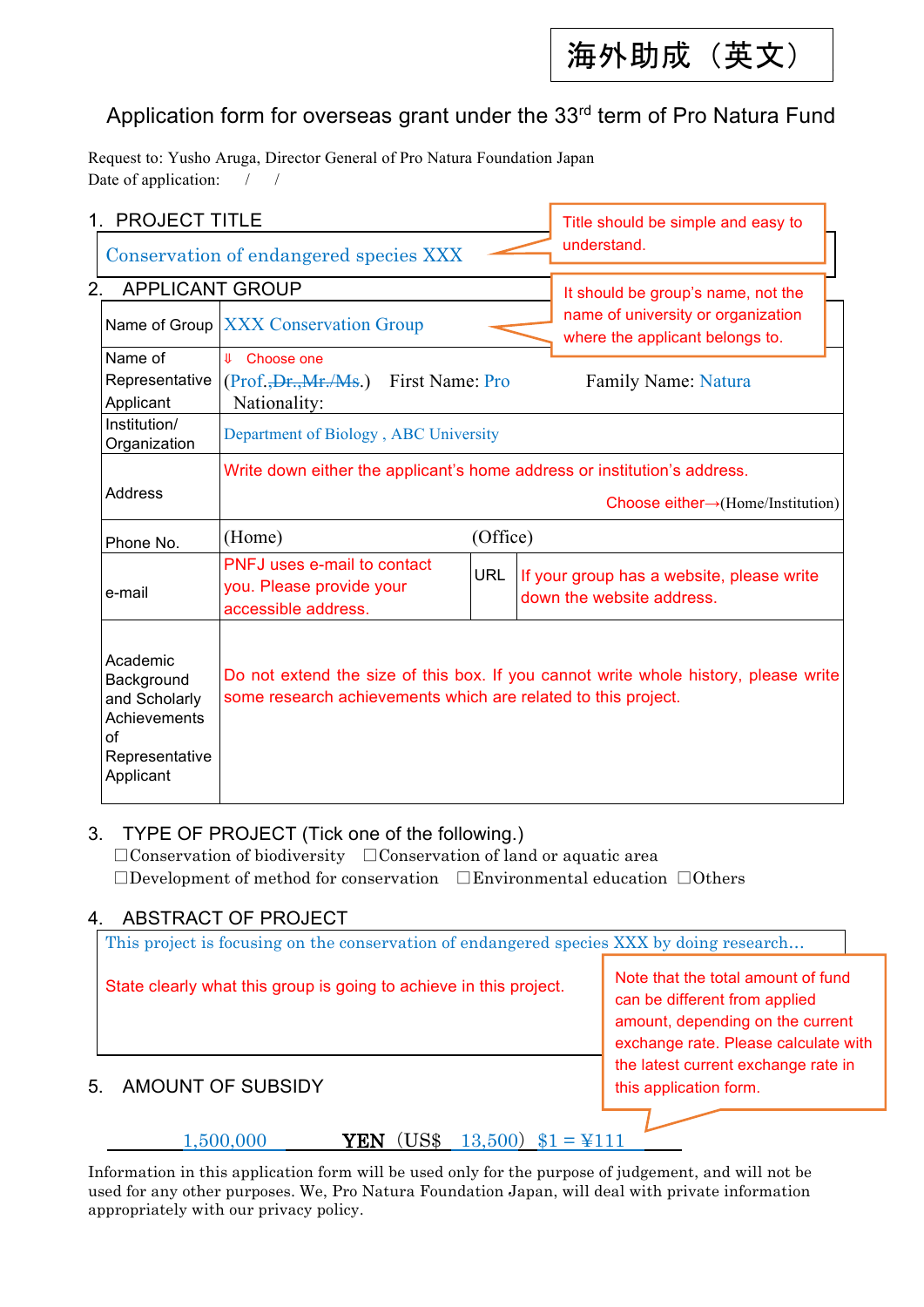# PROJECT PROPOSAL



**(3) Explain the background issue of this project, and the details about how this project came up.** 

NOTE:

- ・The font size should be bigger than 10 pt.
- ・There is no limitation of words in each question except (2).
- ・Figures and photos should be recognizable even when printed in black and white.
- ・**DO NOT ADD PAGES.**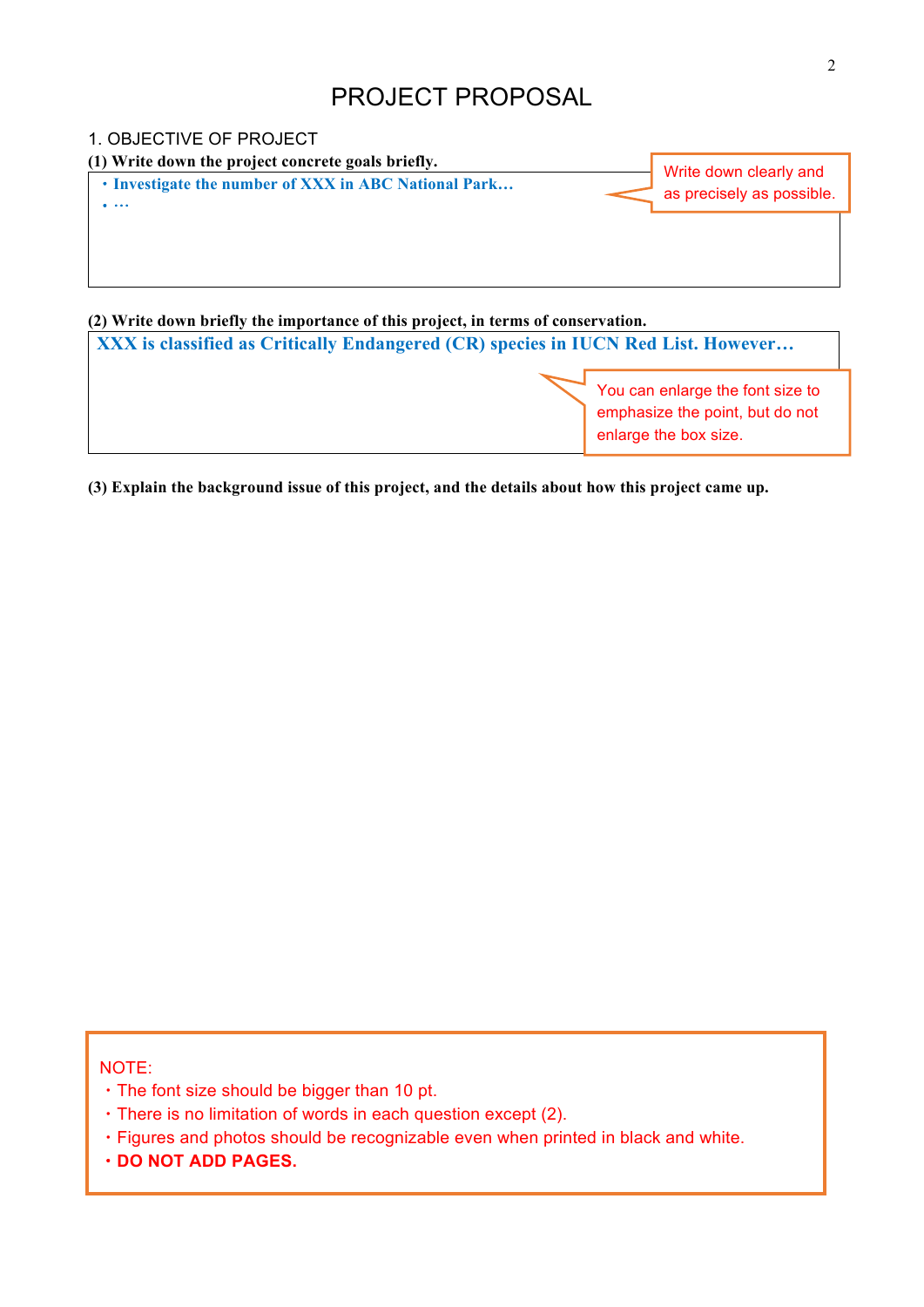### **(4) Explain where the project area is, by attaching map, picture or illustration.**

4-5 geographic locations from 2,500 m a.s.l to 3,000 m a.s.l…(see the map below)



### 2. METHODS **(1) Write down briefly the methods to use in this project to achieve the goals.**

Explain what kind of strategy is to be taken, what kind of tools are used, and what kind of analysis is taken in this project.

### **(2) Write down the specified request concerning budget planning, if necessary.**

If the expenditure of particular item is quite a lot, please explain the reason.

### **(3) Write down the specified mention regarding the member(s) involved in this project.**

Write about the specialty of project members and the role they play in this project.

NOTE:

・There is no limitation of words in each question.

・You do not need to answer (2) and (3) if not necessary to answer. You can enlarge the space to answer (1) instead.

・**DO NOT ADD PAGES.**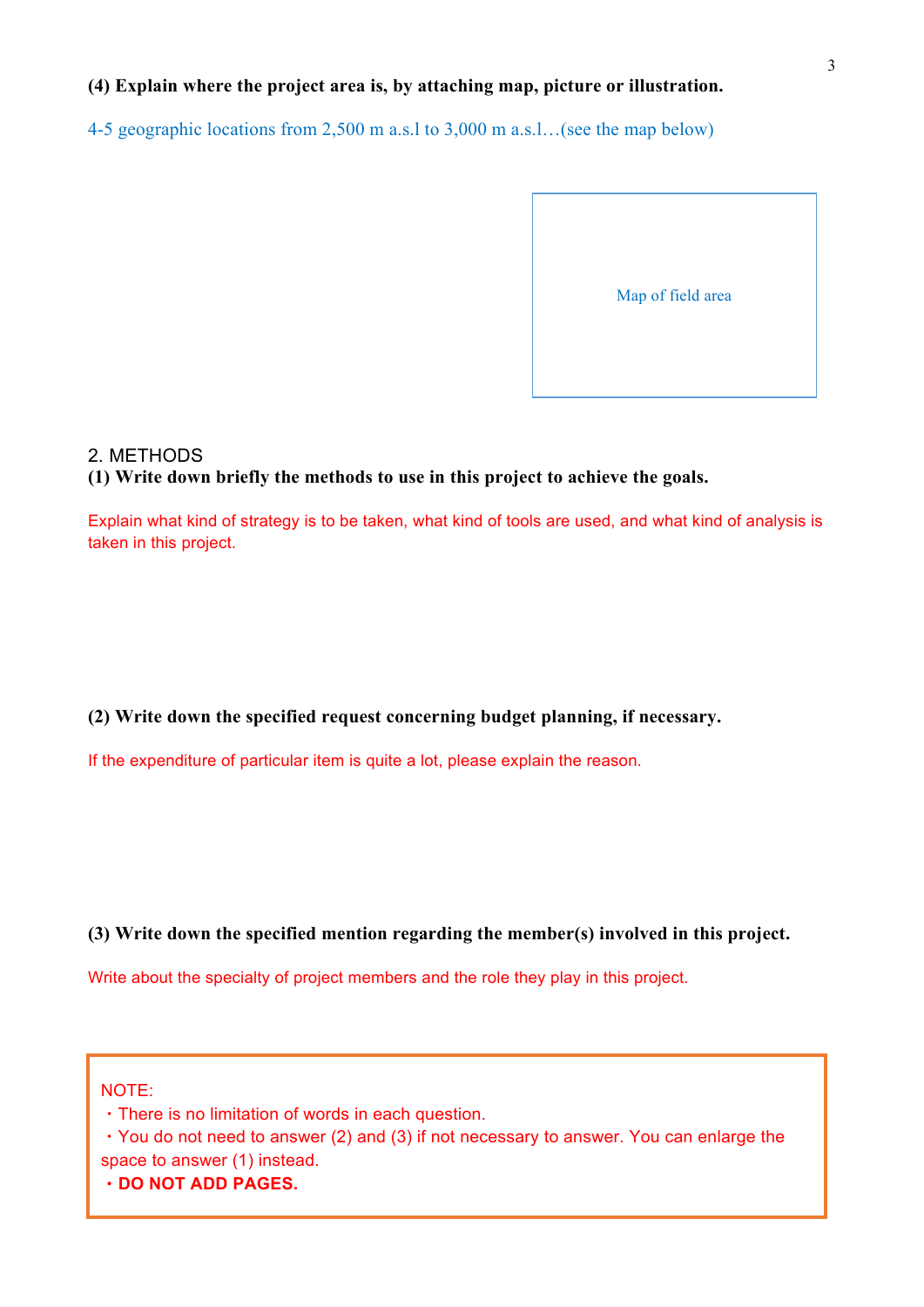### 3. EXPECTED OUTCOMES

**(1) Write down briefly the expected outcomes of this project.**

**This project will contribute to raise awareness on the importance of….**

> You can enlarge the font size to emphasize the point, but do not enlarge the box size.

**(2) Write down more specifically, including how this outcome can be applicable in other research or activity projects in the future.**

Please include the detailed future plan of this project.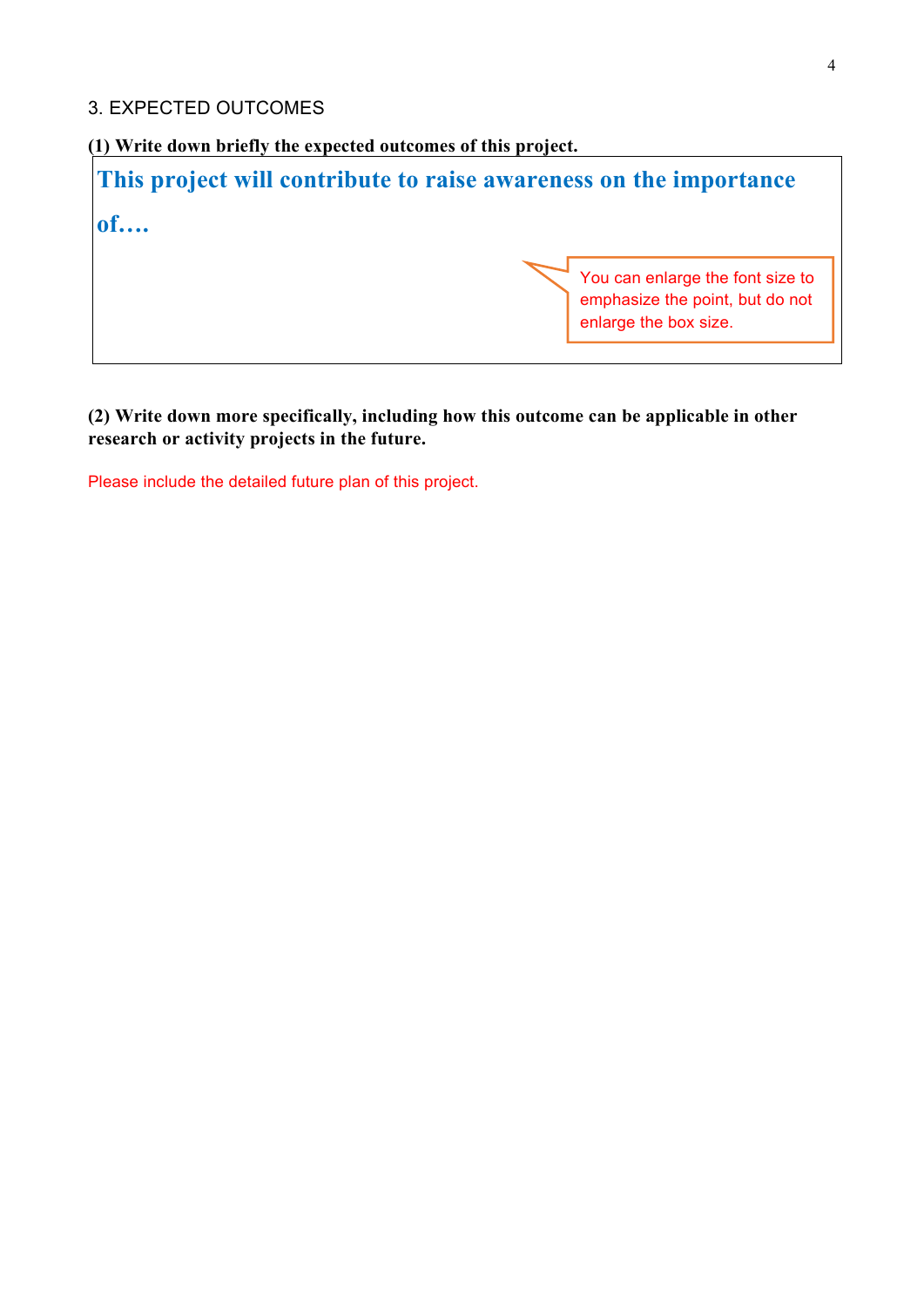## 4. ROADMAP OF THE PROJECT

| Mo./YR                  | Schedule of the project                                                                                                |
|-------------------------|------------------------------------------------------------------------------------------------------------------------|
| Oct.<br>2022            | <b>Decision of adoption</b><br>Submission of the Receipt to the Secretariat of Pro Natura Foundation Japan             |
| Nov.                    | <b>Field survey</b>                                                                                                    |
| Dec.                    | If a work takes several month, use 1 to<br>describe it. You can change the height of<br>row or line. Do not add pages. |
| Jan.<br>2023            |                                                                                                                        |
| Feb.                    |                                                                                                                        |
| Mar.                    | <b>Submission of the Interim Report</b>                                                                                |
| Apr.                    | Submission of the Receipt to the Secretariat of Pro Natura Foundation Japan                                            |
| May.                    |                                                                                                                        |
| Jun.                    |                                                                                                                        |
| Jul.                    |                                                                                                                        |
| Aug.                    |                                                                                                                        |
| Sep.                    | End of the grant period                                                                                                |
| Oct.                    | <b>Submission of the Final Report and the Account Report</b>                                                           |
| Nov. or<br>Dec.<br>2023 | <b>Result Presentation in Tokyo</b>                                                                                    |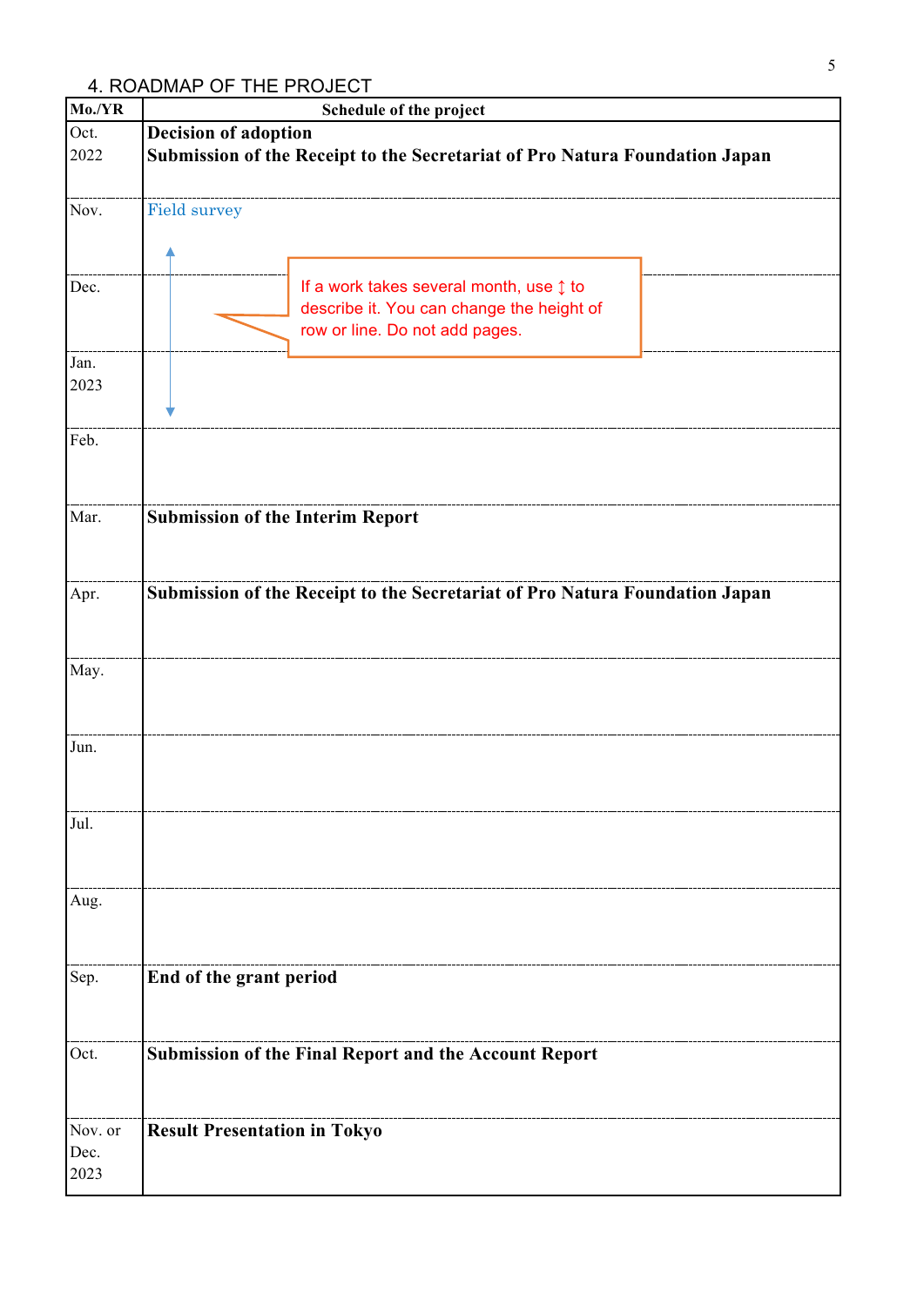### 5. PROJECT MEMBERS

| POSITION IN THIS PROJECT | <b>NAME</b> | <b>AFFILIATION</b>                                                           |  |  |
|--------------------------|-------------|------------------------------------------------------------------------------|--|--|
| <b>Project Leader</b>    |             |                                                                              |  |  |
| <b>Sub Leader</b>        |             |                                                                              |  |  |
| Accountant               |             |                                                                              |  |  |
|                          |             |                                                                              |  |  |
|                          |             | Write down Japanese member's name as<br>well. A Japanese member can be a sub |  |  |

### 6. JAPANESE MEMBER

| leader or an accountant.

### **Write down the contact information of a Japanese member.**

| Title(Prof.,Dr.,Mr./Ms.)              | First name | Family name                                                             |
|---------------------------------------|------------|-------------------------------------------------------------------------|
| Institution/Organization and position |            |                                                                         |
| Address                               |            | (Home, Institution)                                                     |
| Post code                             |            | Country                                                                 |
| Telephone no.<br>E-mail address       |            | Mobile phone no.                                                        |
|                                       |            | Academic background (Educational background and Scholarly achievements) |

### 7. ACHIEVEMENTS

|  |  |  | List the publication, events and projects related to this application. |  |  |
|--|--|--|------------------------------------------------------------------------|--|--|
|  |  |  |                                                                        |  |  |

| a) Name of author (year). Title of publication. Name of journal: page numbers. |                                            |
|--------------------------------------------------------------------------------|--------------------------------------------|
|                                                                                |                                            |
|                                                                                | Project member's work can be               |
| $\mathbf{c}$                                                                   | included if it is related to this project. |
|                                                                                |                                            |

### 8. STATUS OF OTHER GRANT APPLICATION

Specify the name(s) of organization(s) and the amount(s) of money if you have applied similar project(s) to other organization(s).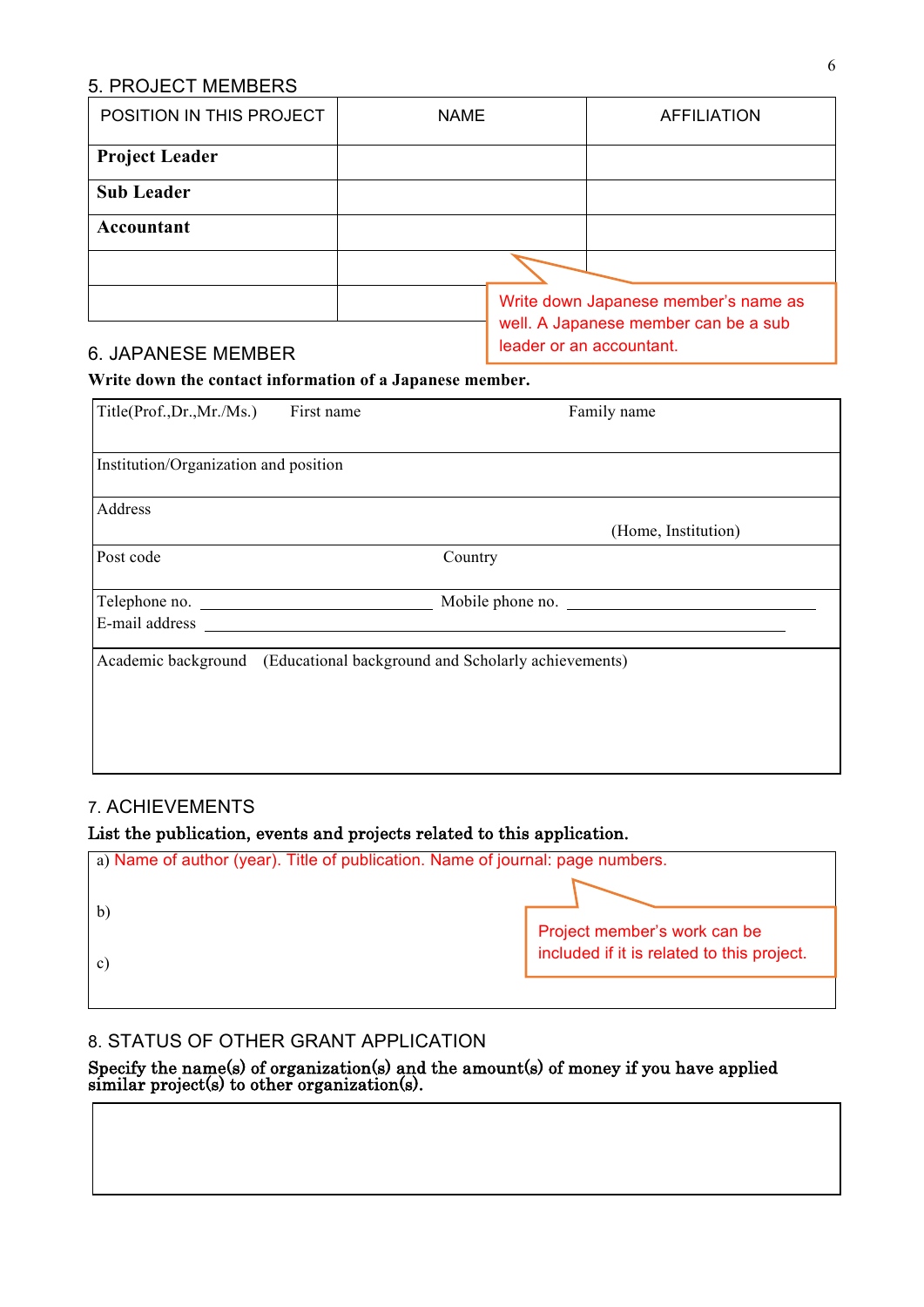## **QUESTIONNAIRE**

It is compulsory to answer to this questionnaire. The answers will not affect the judgement.

- 1. Have you ever applied for Pro Natura Fund? If yes, how many times have you applied for this fund? (Select one of the below)
	- □ Never □ once □ twice □ 3 times □ More than 4 times
- 2. Have you ever been adopted to this fund? If yes, how many times have you been adopted? (Select one of the below)
	- □ Never □ once □ twice □ 3 times □ More than 4 times
- 3. How did you know about this fund? (Write down in the box.)

4. If you found any problems in Application Procedures or this application form, please write down.

- 5. If you have any comments to improve this funding program, please write down.
- 6. If you have any suggestions what kind of environmental issues the Pro Natura Foundation Japan needs to fund in the future, please write down.

#### THANK YOU FOR YOUR COOPERATION!

Checklist before final submission

- $\Box$  I answered every question which I need to answer.
- □ I did not extend entry column and I did not add pages.
- □ I filled in the questionnaire.
- □ I filled in the Expenditure Schedule sheet.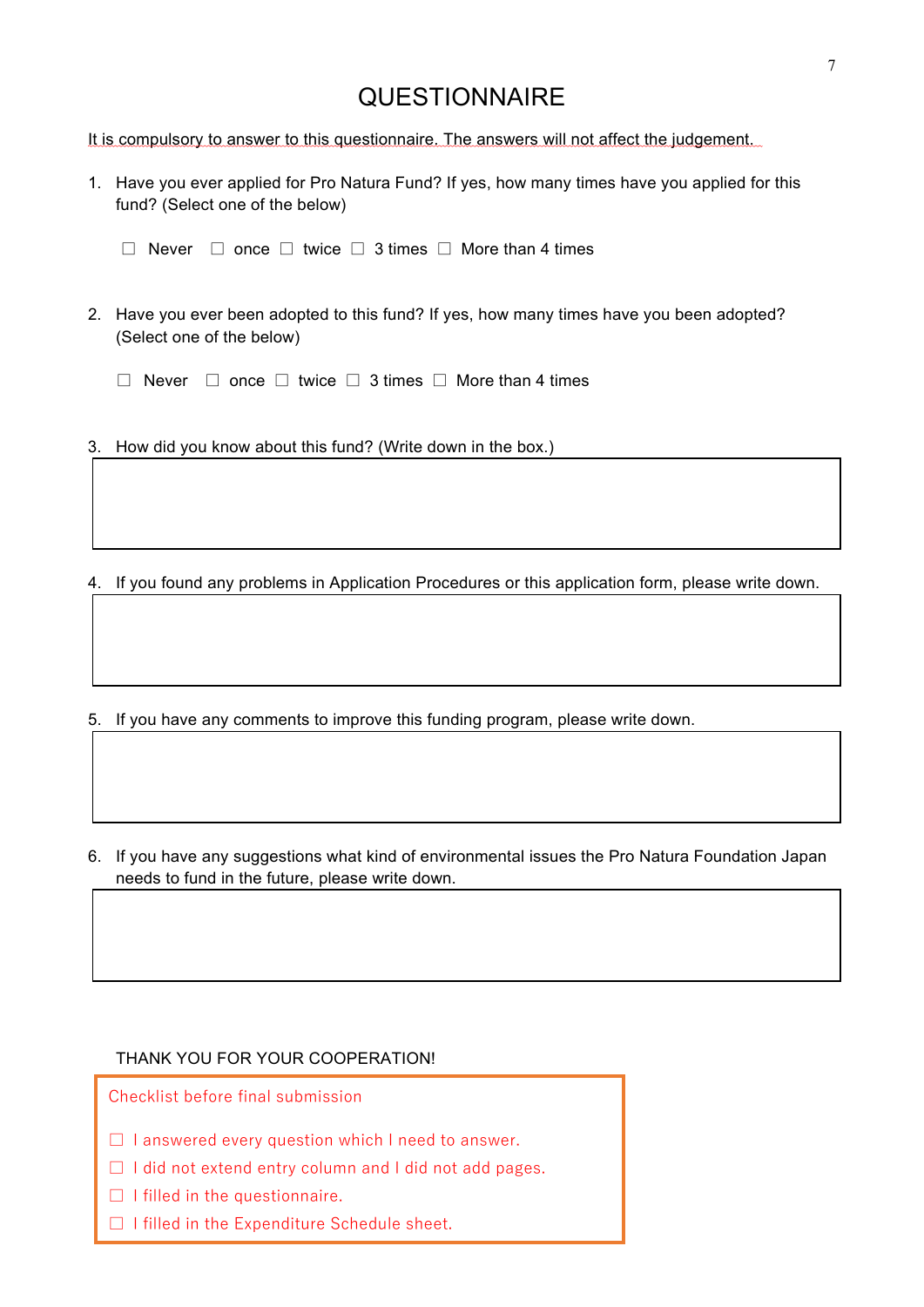|                                                                                                                                    |                                                                                               | (SAMPLE) Expenditure Schedule (1)                                                                                                                                                                                                                                                                                    | Title of Project:              |          |                                                |                                                                                                                                  |  |
|------------------------------------------------------------------------------------------------------------------------------------|-----------------------------------------------------------------------------------------------|----------------------------------------------------------------------------------------------------------------------------------------------------------------------------------------------------------------------------------------------------------------------------------------------------------------------|--------------------------------|----------|------------------------------------------------|----------------------------------------------------------------------------------------------------------------------------------|--|
| <b>Amount of Grant</b><br>US\$7,690.00<br><b>Total YEN Application Amont</b><br>¥1,000,000<br>Please refer "Expenditure item list" | ¥999,700 $1$ \$= ¥130                                                                         | The total amount will be automatically calculated<br>and shown in the A5 and A6 cells.<br>Please round up the amount less than 1,000 yen. In<br>this case, the total YEN application amount should<br>be ¥1,000,000. so please write down ¥1,000,000 in<br>the A8 cell, and the top page in the application<br>form. |                                |          | change in the                                  | It is converted at the<br>rate of $$1 = $130$ ,<br>but if there is a<br>exchange rate,<br>please change this<br>formula as well. |  |
| Expense Item                                                                                                                       |                                                                                               | Detail                                                                                                                                                                                                                                                                                                               | Rate                           | Quantity | Amount(\$)                                     | Amount(¥)                                                                                                                        |  |
| a. Equipments                                                                                                                      | <b>Camera Traps</b><br>Drone                                                                  |                                                                                                                                                                                                                                                                                                                      | \$500.00<br>\$1,000.00         |          | \$2,000<br>\$1,000<br>\$0<br>\$0<br>\$0<br>\$0 | ¥260,000<br>¥130,000<br>¥0<br>¥0<br>¥0<br>¥0                                                                                     |  |
| (Total)                                                                                                                            |                                                                                               |                                                                                                                                                                                                                                                                                                                      |                                |          | \$3,000                                        | ¥390,000                                                                                                                         |  |
| b. Consumables                                                                                                                     |                                                                                               | Stationary (notebooks and pens)                                                                                                                                                                                                                                                                                      | \$5.00                         | 10       | \$50<br>\$0<br>\$0<br>\$0<br>\$0<br>\$0        | ¥6,500<br>¥0<br>¥0<br>$*0$<br>¥0<br>¥0                                                                                           |  |
| (Total)                                                                                                                            |                                                                                               |                                                                                                                                                                                                                                                                                                                      |                                |          | \$50                                           | ¥6,500                                                                                                                           |  |
| c. Commission fee                                                                                                                  |                                                                                               |                                                                                                                                                                                                                                                                                                                      |                                |          | \$0<br>\$0<br>\$0<br>\$0<br>\$0<br>\$0         | ¥0<br>¥0<br>¥0<br>40<br>$*0$<br>$*0$                                                                                             |  |
| (Total)                                                                                                                            |                                                                                               |                                                                                                                                                                                                                                                                                                                      |                                |          | \$0                                            | ¥0                                                                                                                               |  |
| d. Personnel                                                                                                                       | <b>Wage for field workers</b><br>(wage \$20/hour*5=\$10/day)                                  |                                                                                                                                                                                                                                                                                                                      | \$10.00                        | 20       | \$200<br>\$0<br>\$0<br>\$0<br>\$0<br>\$0       | ¥26,000<br>¥0<br>¥0<br>¥0<br>¥0<br>¥0                                                                                            |  |
| (Total)                                                                                                                            |                                                                                               |                                                                                                                                                                                                                                                                                                                      |                                |          | \$200                                          | ¥26,000                                                                                                                          |  |
| e. Travelling                                                                                                                      | Project members' Travel fee<br>Petrol                                                         | (Member A: XX Town to YY Village)<br>(Member B: XX Town to YY Village)                                                                                                                                                                                                                                               | \$100.00<br>\$50.00<br>\$50.00 | 20       | \$400<br>\$200<br>\$1,000<br>\$0<br>\$0        | ¥52,000<br>¥26,000<br>¥130,000<br>¥0<br>¥0                                                                                       |  |
| (Total)                                                                                                                            |                                                                                               |                                                                                                                                                                                                                                                                                                                      |                                |          | \$1,600                                        | ¥208,000                                                                                                                         |  |
| f. Short-travels,<br>telecommunication and<br>transportation<br>(Total)                                                            | Project members' Travel fee<br>(Member D: inside YY Village)<br>(Member E: inside YY Village) |                                                                                                                                                                                                                                                                                                                      | \$10.00<br>\$8.00              | 20<br>20 | \$200<br>\$160<br>\$0<br>\$0<br>\$0<br>\$360   | ¥26,000<br>¥20,800<br>¥0<br>¥0<br>¥0<br>¥46,800                                                                                  |  |
|                                                                                                                                    |                                                                                               |                                                                                                                                                                                                                                                                                                                      |                                |          |                                                |                                                                                                                                  |  |

Overseas Grant

・Please see "Expenditure item list" carefully.

・You can add lines if not enough. You need to delete some unnecessary lines instead.

・DO NOT ADD PAGES.